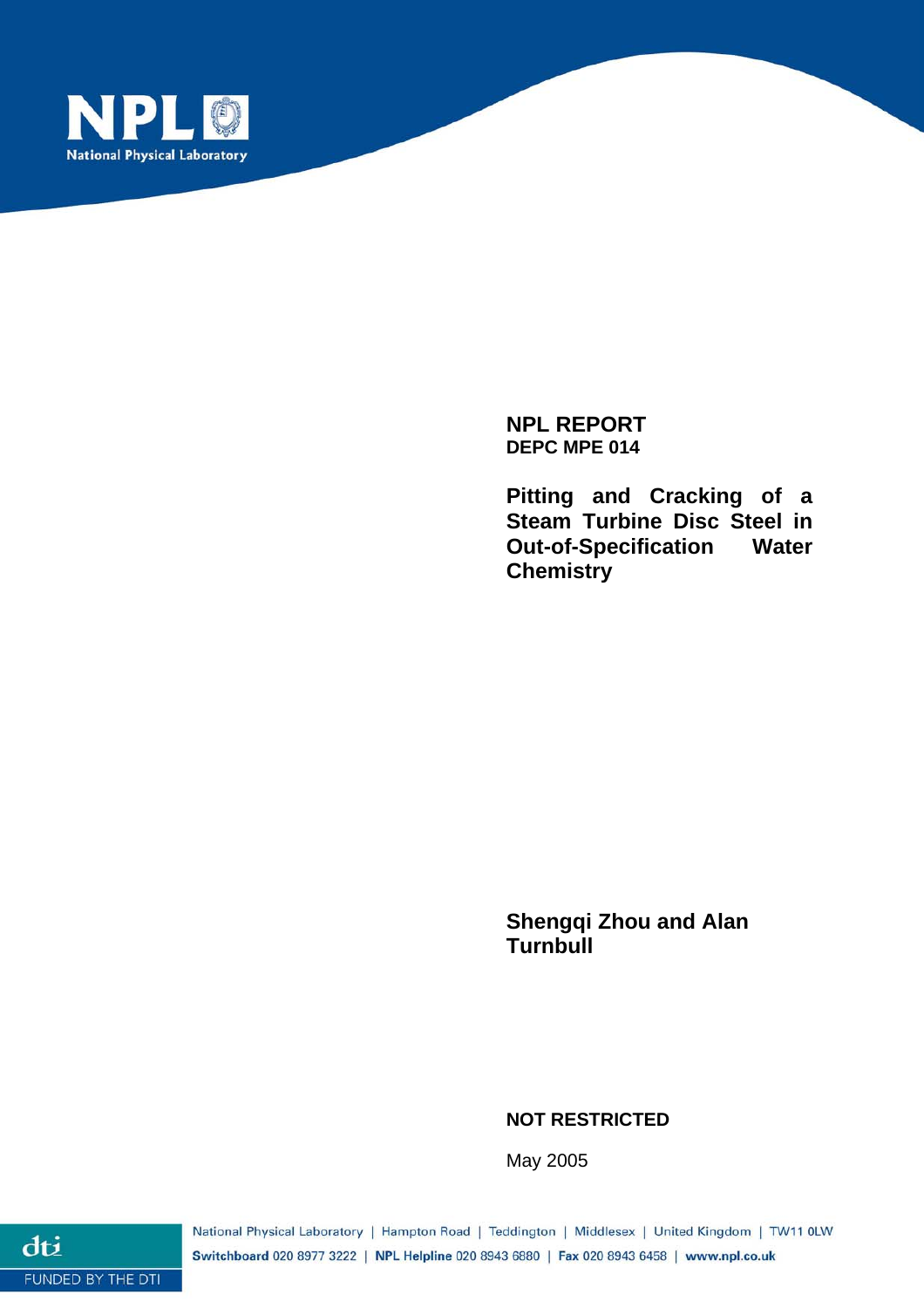# dti

The DTI drives our ambition of 'prosperity for all' by working to create the best environment for business success in the UK. We help people and companies become more productive by promoting enterprise, innovation and creativity.

We champion UK business at home and abroad. We invest heavily in world-class science and technology. We protect the rights of working people and consumers. And we stand up for fair and open markets in the UK, Europe and the world.

The National Physical Laboratory is operated on behalf of the DTI by NPL Management Limited, a wholly owned subsidiary of Serco Group plc

 $\bar{\bar{z}}$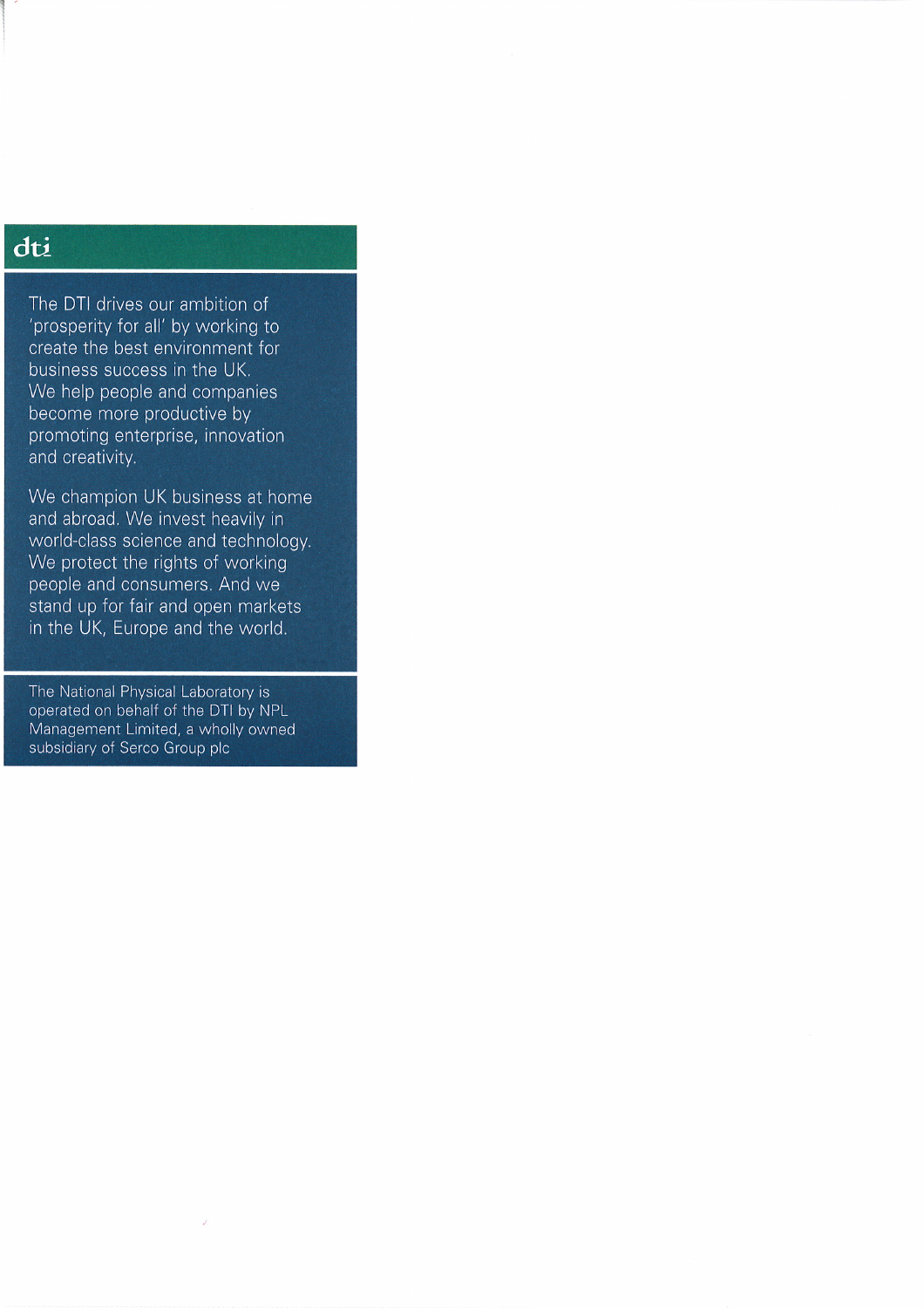# **Pitting and Cracking of a Steam Turbine Disc Steel in Out-of-Specification Water Chemistry**

Shengqi Zhou and Alan Turnbull Engineering and Process Control Division

# **ABSTRACT**

Following previous long term pitting and cracking tests of a 3 NiCrMoV steam turbine disc steel, supplementary short term exposure tests have been carried out in an out-ofspecification water chemistry, viz. aerated water containing 1.5 ppm Cl. The disc steel was in the form of cylindrical tensile test specimens self-loaded to 50%, 70% and 90% of  $\sigma_{0.2}$ . The pit growth law was evaluated to be  $a_{pi} = 1.9 \times 10^{-7} t^{0.49}$ . Threshold pit depths for initiation of stress corrosion cracks were determined.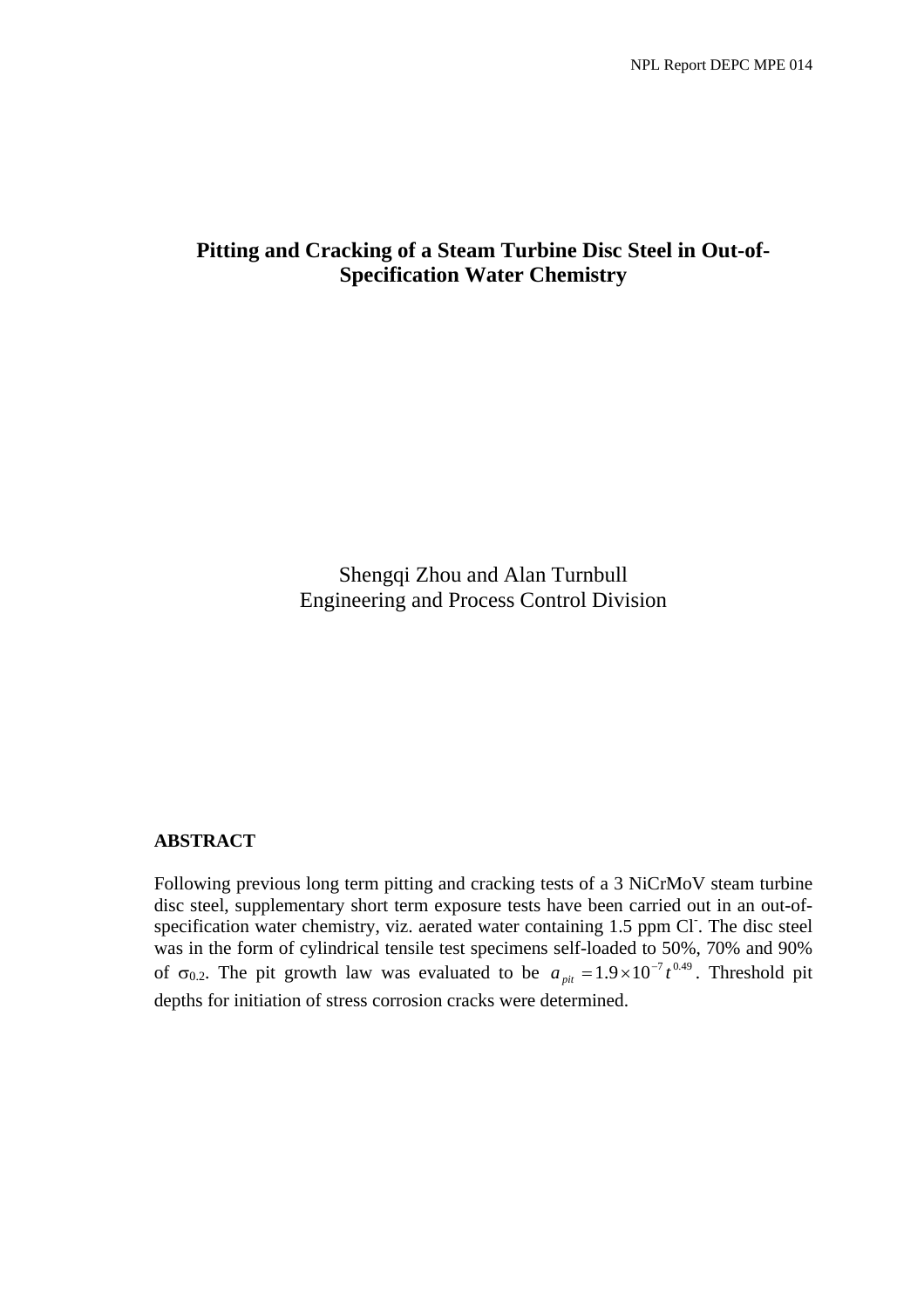# © Crown copyright 2005 Reproduced with the permission of the Controller of HMSO and Queen's Printer for Scotland

## ISSN 1744-0262

# National Physical Laboratory Hampton Road, Teddington, Middlesex, TW11 0LW

Extracts from this report may be reproduced provided the source is acknowledged and the extract is not taken out of context.

.

We gratefully acknowledge the financial support of the UK Department of Trade and Industry (National Measurement System Policy Unit)

Approved on behalf of the Managing Director, NPL, by Dr M G Gee, Knowledge Leader, Materials Performance Team authorised by Director, Engineering and Process Control Division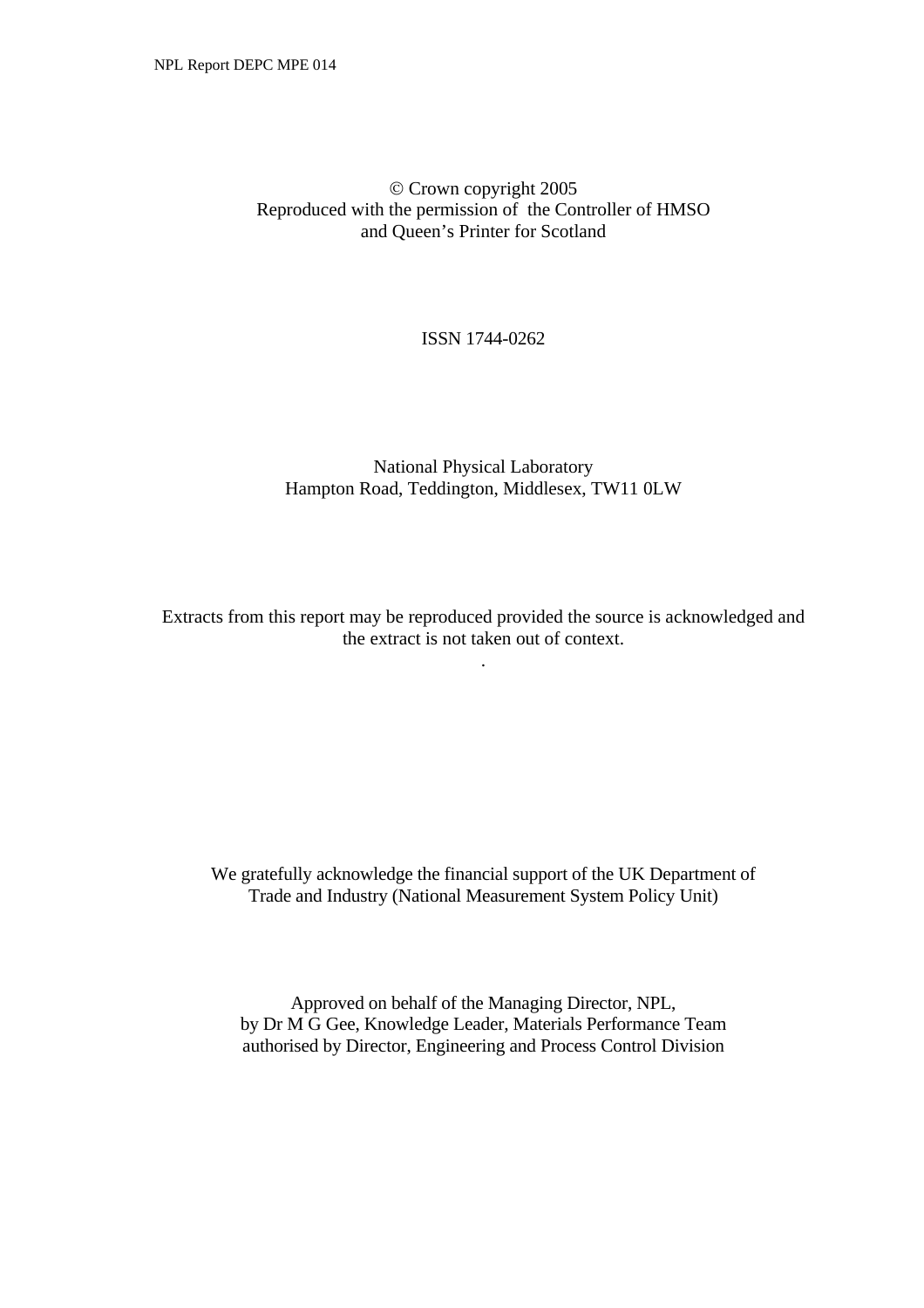## **INTRODUCTION**

The power industry has experienced failures from environment assisted cracking (EAC) of steam turbine blades, discs and rotors. Despite worldwide effort, occasional problems still arise. The major challenge is to predict more reliably the conditions under which cracking is likely and, for those conditions, the evolution of crack size with time so that non-destructive evaluation may be used in a focused manner and informed decisions made about inspection intervals and remnant life. The difficulty is the complexity and transient nature of service conditions, and constraints in their detailed characterisation, e.g. the chemistry of the condensate formed on the turbine steel surface.

Stress corrosion cracking of the turbine discs usually results from water chemistry excursions. For example, a separate study<sup>1</sup> has shown that no pitting and cracking initiated from smooth cylindrical specimens under constant loading and exposed to a simulated on-load environment, viz. deaerated 300 ppb Cl<sup>-</sup> and 300 ppb  $SO_4^2$ <sup>-</sup> at 90 °C, over a test period of 1 year. Similarly, no cracking was observed on specimens exposed to deaerated pure water at 90  $^{\circ}$ C for 22 months<sup>2</sup>. However, pitting and cracking were observed in aerated pure water and in aerated water containing chloride<sup>2</sup>. These studies were undertaken recognising that oxygen in the condensate may develop at least transiently under on-load conditions and that the inlet water chemistry for the steam generator may not be controlled within the specification<sup>3</sup>. In the previous investigation<sup>2</sup>, the disc steel was loaded to 90% of the proof stress in aerated water containing 1.5 ppm Cl. Stress corrosion cracking was prevalent in all tests including the shortest duration test of 5107 h but even that test in itself was of quite long duration. It was pertinent to undertake shorter-term tests to assess the exposure period at which cracks initiated and also to investigate the effect of applied stress. This report summarises the results of these tests.

## **EXPERIMENTAL**

Exposure tests were conducted on self-loaded cylindrical specimens of the disc steel, 3% NiCrMoV, cut from an ex-service steam turbine disc supplied by PowerGen. The oxygen concentration and solution conductivity were monitored and controlled using a flow loop, as shown in Figure 1. The testing procedure, such as the specimen preparation, the water chemistry, temperature and corrosion potential monitoring, and the measurement of pits and cracks are described in detail elsewhere<sup>2</sup>. In brief, three stainless steel test cells are arranged in series and the test solution of aerated 1.5 ppm Cl<sup>-</sup> at 90  $\pm$  1 °C recirculated from a 40 L reservoir. The test solution is refreshed weekly to limit build-up of corrosion product and conductivity change. The initial loading condition, the location in the circulation line and the exposure time of the specimens are listed in Table 1. All tests were conducted at  $90 \pm 1$  °C.

On completion of the tests, the specimens were removed from the solutions approximately 1 hour after the heater was switched off, when the solution temperature had decreased to below 50 °C. The specimens with their loading frames were washed immediately with high purity water, ethanol and acetone. Unloading was then undertaken on a mechanical test machine. After unloading, the specimen surface was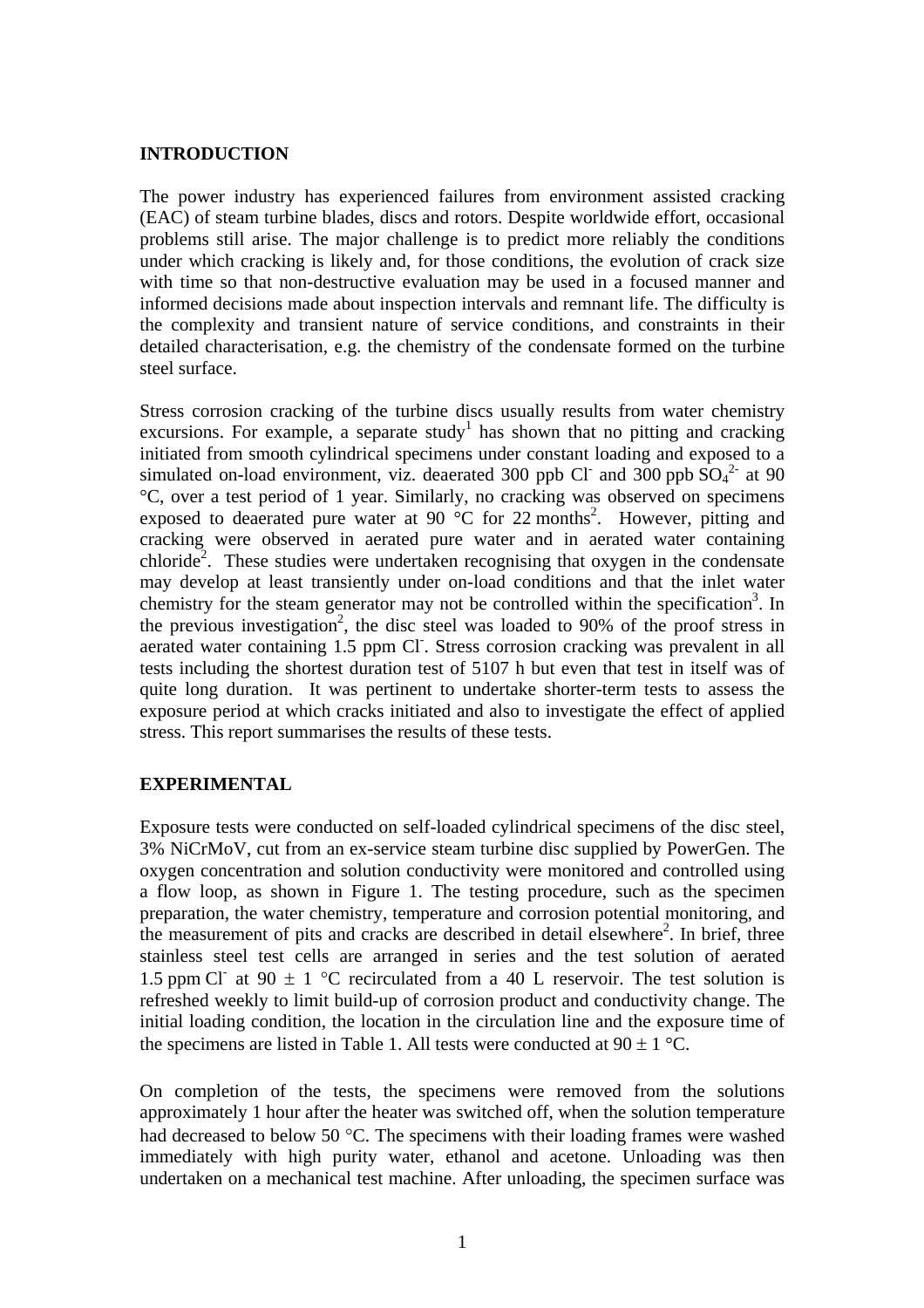

carefully examined and photographed before and after chemical cleaning using "Super Clarke's" solution (10 g/l of 1,3-Di-n-butyl-2-thiourea (DBT) in 37.5% HCl).

Figure 1. Schematic diagram of the test solution circulation loop.

| Specimen no. | Initial loading     | Cell number | Exposure time |  |
|--------------|---------------------|-------------|---------------|--|
|              | $(\% \sigma_{0.2})$ |             | /h            |  |
| 35           | 90                  |             | 171           |  |
|              | 90                  |             | 668           |  |
| 18           | 90                  |             |               |  |
| 40           | 70                  |             | 2209          |  |
|              |                     |             |               |  |

**Table 1.** Details of testing conditions

The depth and the surface width of the pit (the mouth of the pit was not always ideally circular) were measured using a travelling microscope (resolution 1 μm). In the latter case, the maximum width in one direction was measured and the width perpendicular to this was measured also. The average value was used later in calculating the aspect ratio.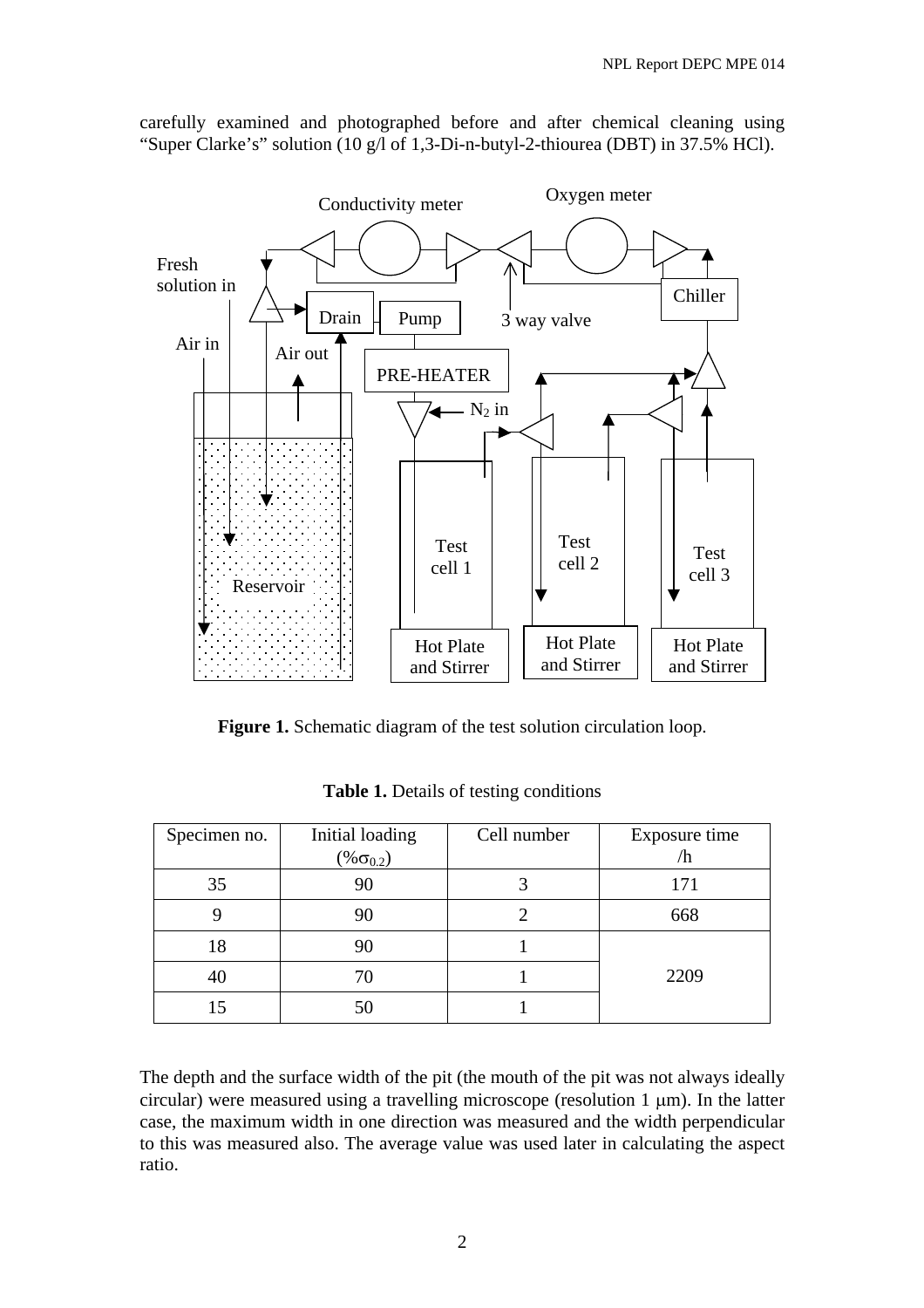# **RESULTS AND DISCUSSION**

## **Surface analysis of pit and crack distribution**

The surface appearance of the specimen tested for 7 days is shown in Figure 2. A large number of pits had already developed in this relatively short period.

A summary of the measurement of pit depths and observations of cracking after exposure periods of 171 h, 668 h and 2209 h is given in Table 2 (also listed in Table 2 are the results of long term exposure tests conducted previously<sup>2</sup>, 5107 h, 7173 h and 9187 h). For specimens exposed for 2209h, the complete measurement of all pits was only taken on the specimen loaded to 90%  $\sigma_{0.2}$  but not on the specimens loaded to 50% and 70%  $\sigma_{0.2}$  (the measurement was extremely time consuming due to the high density of pits). Cracking was observed on specimens loaded to 90%  $\sigma_{0.2}$  and tested for 668 h and 2209 h. The minimum depth of pit from which a crack initiated was 76 µm and 62 µm on specimens tested for 668 h and 2209 h respectively. However, no cracks were found on the specimen loaded to 90%  $\sigma_{0.2}$  and exposed for 171 h and on the specimen loaded to 50% of  $\sigma_{0.2}$  and tested for 2209 h despite pits depths up to 193 µm in the former and 493 µm at the lower stress. Cracks were observed on the specimen loaded to 70% of  $\sigma_{0.2}$  and tested for 2209 h.



Figure 2. Surface appearance of a self-loaded cylindrical tensile specimen tested in aerated 1.5 ppm Cl solution at 90  $^{\circ}$ C for 171 h.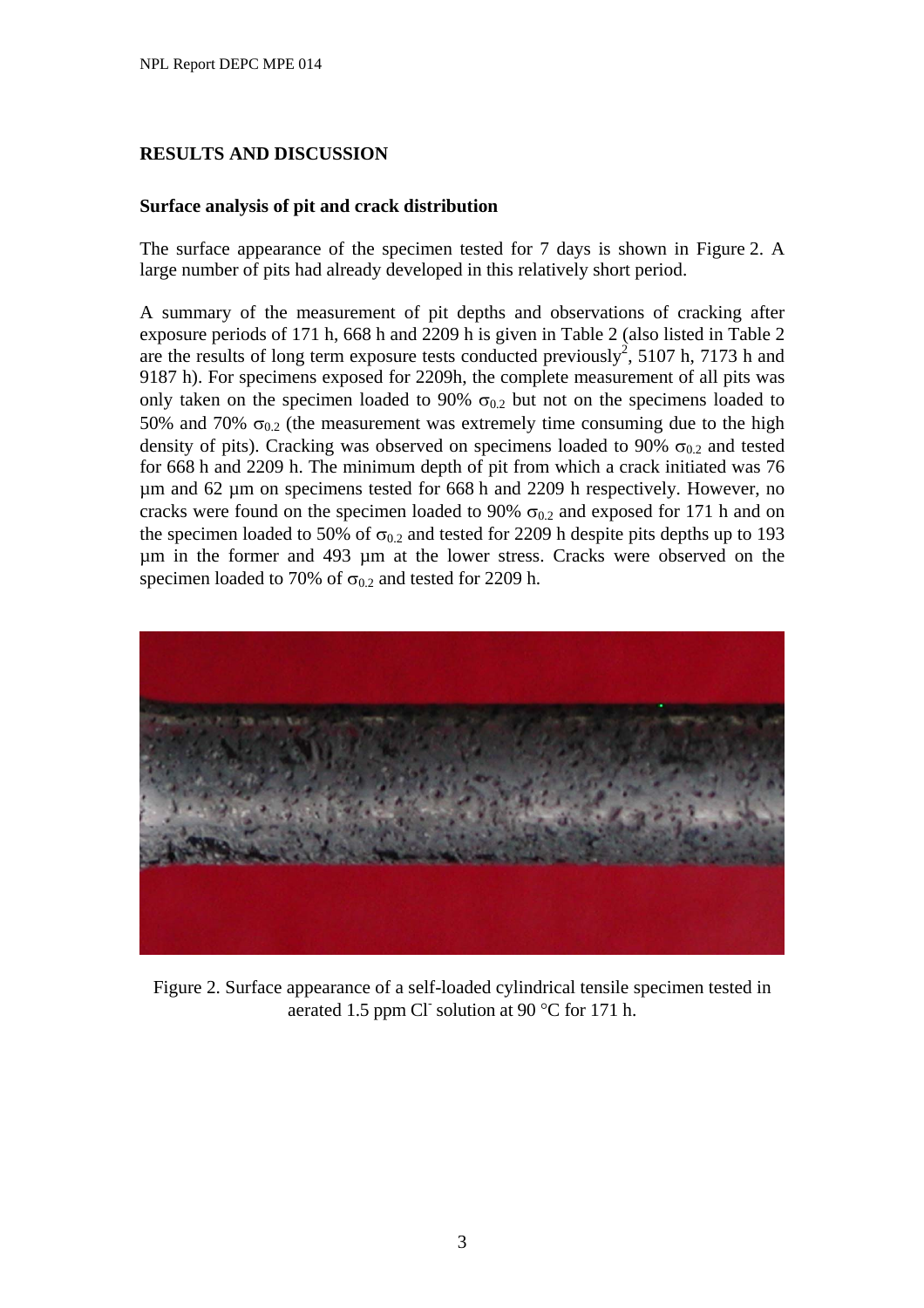| Test<br>time<br>/h | <b>Stress</b><br>$(\% \text{ of } \sigma_{0.2})$ | Pit<br>density<br>$/cm^{-2}$ | Maximum<br>pit depth<br>$/\mu m$ | Average<br>depth of<br>10 deepest<br>pits / $\mu$ m | Cracking<br>(Yes/no) | Minimum<br>depth of pit<br>with crack<br>initiation $/\mu$ m |
|--------------------|--------------------------------------------------|------------------------------|----------------------------------|-----------------------------------------------------|----------------------|--------------------------------------------------------------|
| 171                | 90                                               |                              | 193                              | 183                                                 | N <sub>o</sub>       |                                                              |
| 668                | 90                                               | 290                          | 275                              | 260                                                 | Yes                  | 76                                                           |
|                    | 90                                               | 225                          | 448                              | 401                                                 | Yes                  | 62                                                           |
| 2209               | 70                                               |                              |                                  |                                                     | Yes                  | 125                                                          |
|                    | 50                                               |                              | 494                              | 391                                                 | N <sub>o</sub>       |                                                              |
| 5107               | 90                                               | 53.3                         | 861                              | 747                                                 | Yes                  | 63                                                           |
| 7173               | 90                                               | 42.7                         | 932                              | 813                                                 | Yes                  | 52                                                           |
| 9187               | 90                                               | 56.4                         | 1117                             | 936                                                 | Yes                  | 53                                                           |

Table 2. Pit size measurements for disc steel specimens in aerated 1.5 ppm Cl<sup>-</sup> at 90  $^{\circ}$ C (the analysed specimen surface area is 6 cm<sup>2</sup>). The results for 5107 to 9187 h relate to previous work<sup>2</sup>.

The pit density in these short term tests was much higher than that measured previously in the long term tests. Although the same solution chemistry maintenance and control procedure was used in all tests and there were no significant variations in the corrosion potentials measured, there were a number of differences in the test setup.

The previous tests were conducted in three parallel cells. In the new design, the solution was made to flow from one cell to another in series so that a better flow rate control could be achieved. Nevertheless, the recirculation rate in the new tests was 20 mL/min, the same as that used previously. The key point is that the solution in the test cells was magnetically stirred at a speed of 200 rpm in both sets of tests. Hence, flow rate or solution replenishment was not a factor.

There is a concern that the different pit densities in the two sets of tests may be related to the MnS distribution in the steel. However, as the test samples were machined at the same time and were given the same heat treatment it is unlikely that all specimens in the short term tests have the same MnS distribution but different from the longer term tests. Nevertheless, the MnS distribution in specimens from the short and long term tests is being analysed.

Another difference is that the new test cells were made of 316L stainless steels, while the previous tests were conducted in glass vessels. Although effort was made in the previous work<sup>2</sup> to minimise the inhibiting effect on corrosion of dissolved silicate from the glass, and the silicon content was measured below  $700 \pm 200$  ppb (silicate species at these levels was considered to have no significant effect on the corrosion rate of mild steel in distilled water<sup>4</sup>), there is a small possibility that silicate from the glass might have inhibited the corrosion process.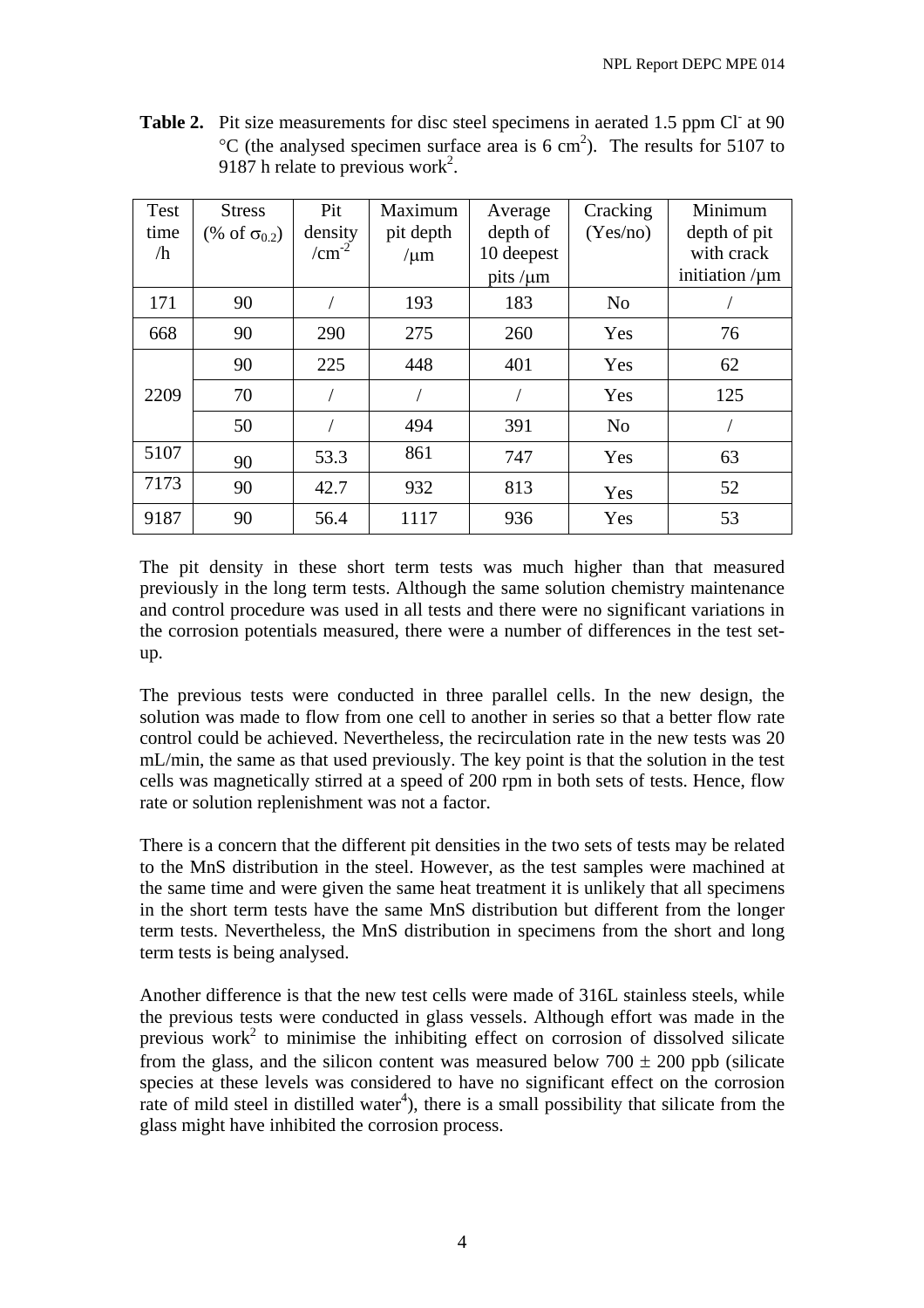The surface finish of specimens used in the short term tests was different from the earlier work. In the previous tests, the cylindrical specimens were ground on a lathe, transversely, to a final finish of 2400 grit. The arithmetical mean deviation of the assessed profile,  $R_a$ , was  $0.25 \pm 0.01$  µm for the 2400 grit dry - ground specimens. The corresponding maximum height of the profile<sup>5</sup>,  $R_z$ , was  $2.63 \pm 0.28$  µm. The new specimens were polished on an automatic machine with 1 um diamond polishing cloth to achieve a better repeatability. The arithmetical mean deviation of the assessed profile,  $R_a$ , was  $0.12 \pm 0.02 \mu$ m. The corresponding maximum height of the profile,  $R_z$ , was  $0.66 \pm 0.10$  um. The effect of surface finishing on the pit initiation in the dilute chloride solutions needs to be further studied.

It seems unlikely that a smoother surface finish should give rise to a higher pit density, although tests are being initiated for the same set-up to resolve this. Currently, our thinking is that silicate inhibition may have been the key factor, despite the care taken to prevent any such effect.

The distribution of pit depths for the current tests is shown in Figure 3. Here, the data are expressed as the normalised distribution (the percentage of pits in a given range of pit depth over the total number of pits) in order to make sensible comparison with the previous work, which had a lower pit density. The latter results are expressed in the same form in Figure 4. Despite the different pit densities the trend for the evolution of the pit depth distribution with exposure time is fairly consistent.



Figure 3. The normalised distribution of pit depths in the specimens tested for 668 hours and 2209 hours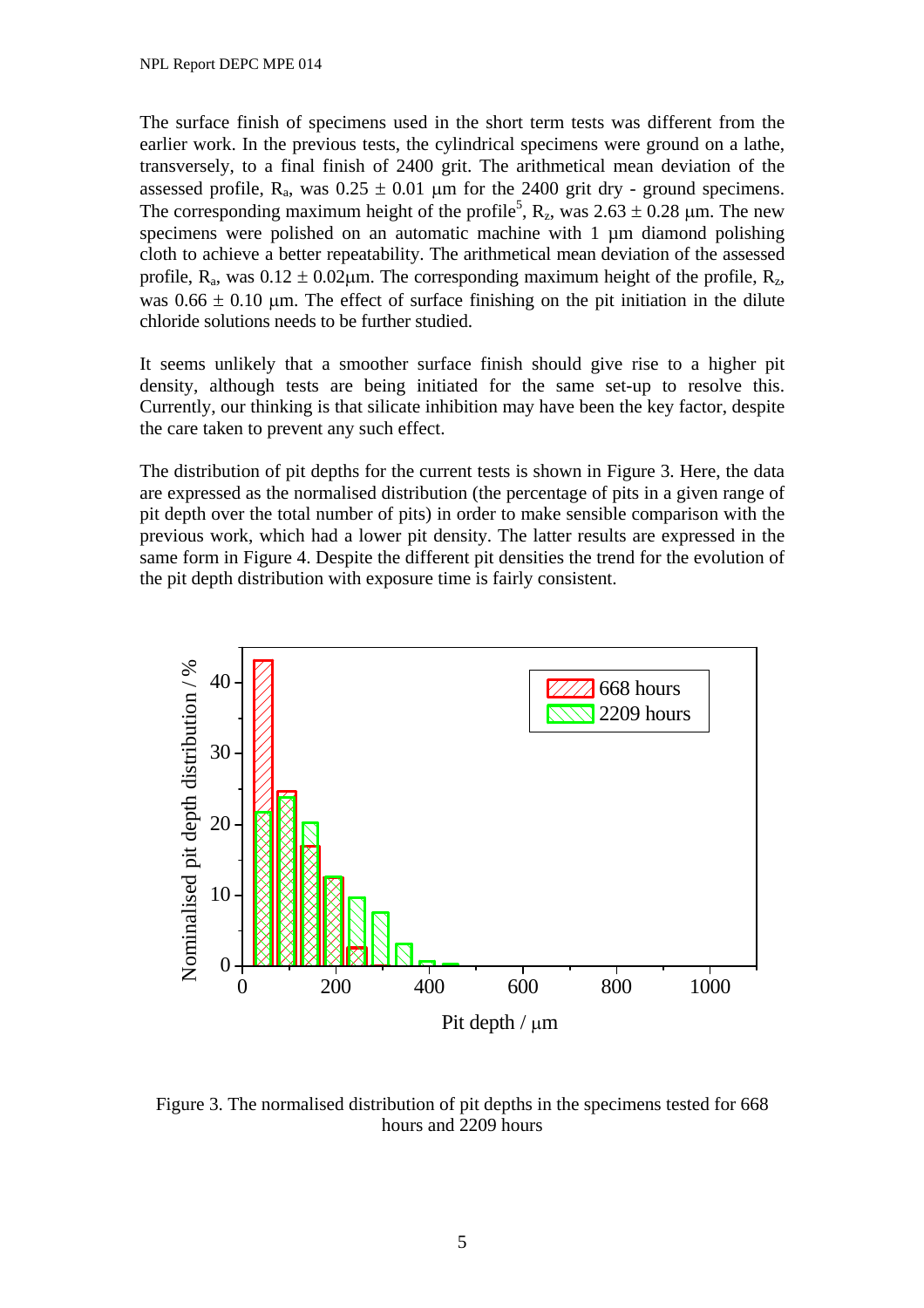

Figure 4. The normalised distribution of pit depth in the specimens tested for 5107 hours, 7173 hours and 9187 hours

#### **Pit growth rate**

An aim of these tests was to obtain a more accurate determination of the growth rate of pits. The average depth of the 10 deepest pits as a function of the test duration is shown in Figure 5. It can be seen that the time dependence of the pit depth is reasonably consistent in the short and long term tests and follows the same growth law. From linear regression analysis, the pit growth can be expressed by

$$
a_{\text{pit}} = 1.9 \times 10^{-7} t^{0.49} \tag{1}
$$

where  $a_{\text{pit}}$  is the average depth of 10 deepest pits in meters, t is the time in seconds.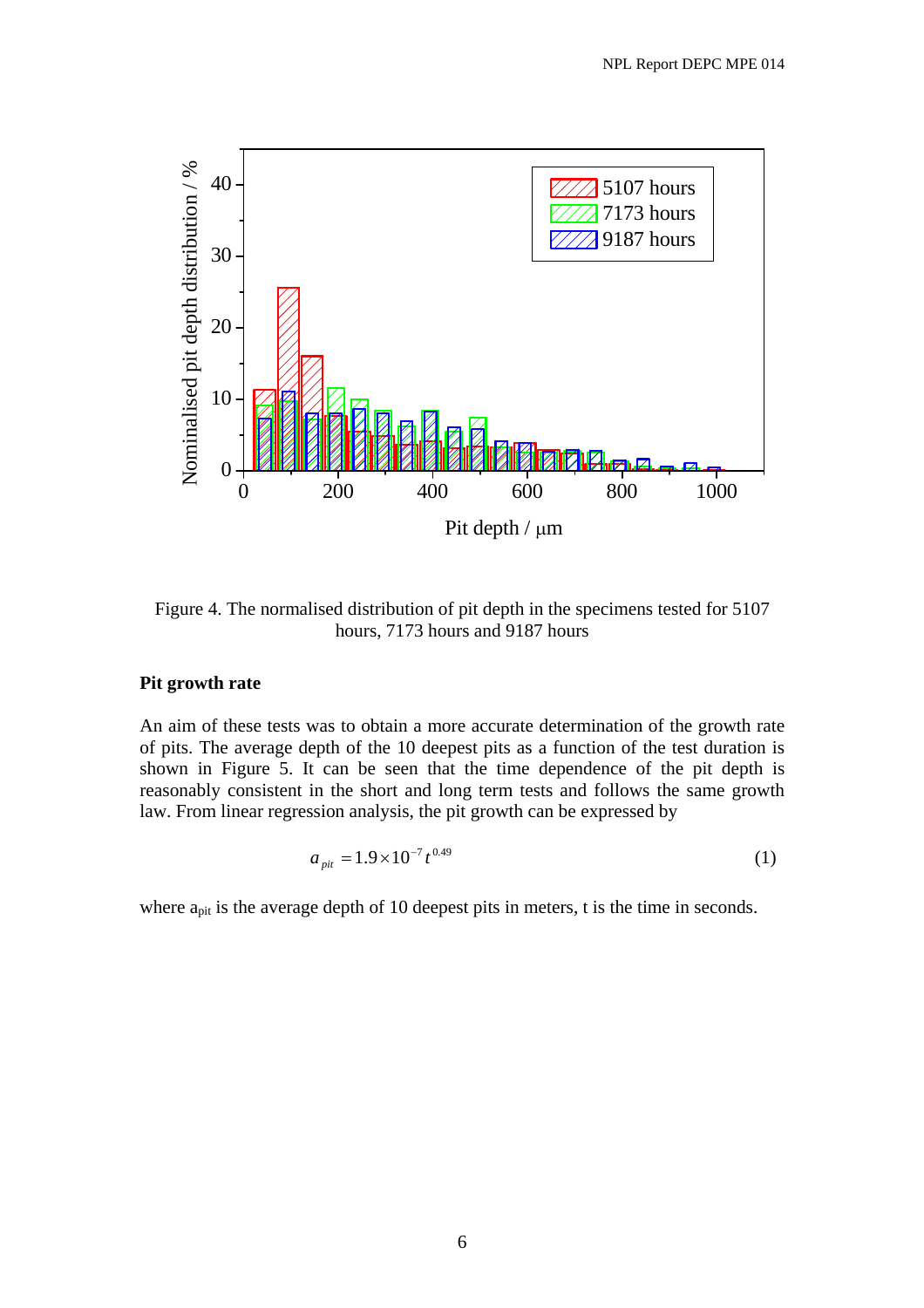

Figure 5 Time dependence of the average depth of 10 deepest pits in the disc steel tested in aerated 1.5 ppm chloride solution at 90 °C.

### **Threshold stress for crack initiation**

The tests at different applied stress can be analysed to establish the dependence of the threshold pit depth for crack initiation on the applied stress, although the data were confined to an exposure period of 2209 h. It was established previously<sup>2</sup> that the threshold pit depth for crack initiation on specimens loaded to 90% of YS was approximately 50 µm. (it was 76 µm and 62 µm for specimens tested for 668 h and 2209 h respectively, see Table 2). For the specimen loaded to 70%  $\sigma_{0.2}$  the minimum depth of pits from which crack developed was 125 µm. No cracking was found on the specimen loaded to 50%  $\sigma_{0.2}$  and tested for 2209 h despite a maximum pit depth of 494 µm.

Adopting an approach for fatigue short cracks developed by El Haddad et  $a_0^{6,7}$ , the relationship between threshold stress intensity factor,  $K_{ISCC}$ , and the pit depth, a, can been described by:

$$
K_{\text{ISCO}} = \alpha \sigma_{\text{th}} \sqrt{\pi (a + a_0)}\tag{2}
$$

where  $\sigma$  is the stress and  $a_0$  is a constant designed to account for short crack effects, albeit wholly empirical.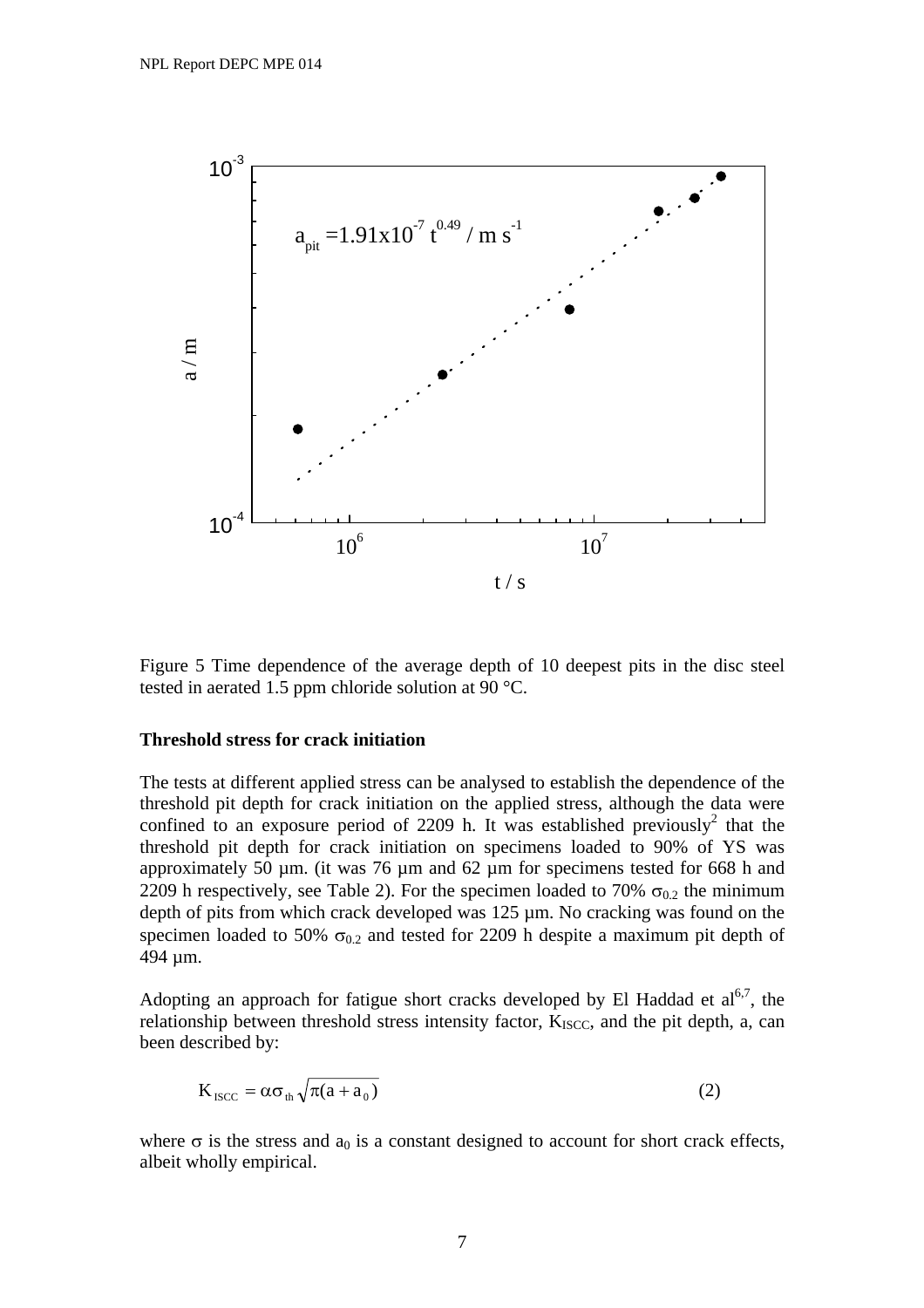Equation (2) can be expressed as:

$$
a = \frac{K_{ISCO}}{\alpha^2 \pi \sigma_{th}^2} - a_0 \tag{3}
$$

From equation (3), it can be seen that  $K_{ISCC}$  and  $a_0$  can be determined readily by applying linear regression analysis to a plot of a vs.  $\sigma_{th}^{-2}$ , as shown in Figure 6.



Figure 6 Dependence of threshold pit depth as a function of  $1/\sigma^2$ .

Assuming a value for  $\alpha$  of 0.67 corresponding to a semi-circular defect, a value of 10.8 MPa m<sup>1/2</sup> for K<sub>ISCC</sub> and 179  $\mu$ m for a<sub>0</sub> is estimated. This analysis is very crude but should represent a minimum for  $K_{ISCC}$  in view of the uncertainty in the threshold pit depth at 50%  $\sigma_{0.2}$ . Nevertheless, the K<sub>ISCC</sub> value is of the same order, 8 MPa m<sup>1/2</sup> to 11 MPa  $m^{1/2}$ , as that determined by Lyle<sup>8</sup> for SCC of disc steel in contaminated water.

#### **CONCLUSIONS**

• Combined with short and long term exposure tests, the pit growth rate in a disc steel in aerated 1.5 ppm Cl $\alpha$  at 90 °C has been established as follows:

$$
a_{\text{pit}} = 10.9 \times 10^{-7} t^{0.49}
$$

The corresponding threshold pit depth for crack initiation was observed to be 52 μm at 90%  $\sigma_{0.2}$ , 125 μm at 70%  $\sigma_{0.2}$  and greater than 494 μm at 50%  $\sigma_{0.2}$ .